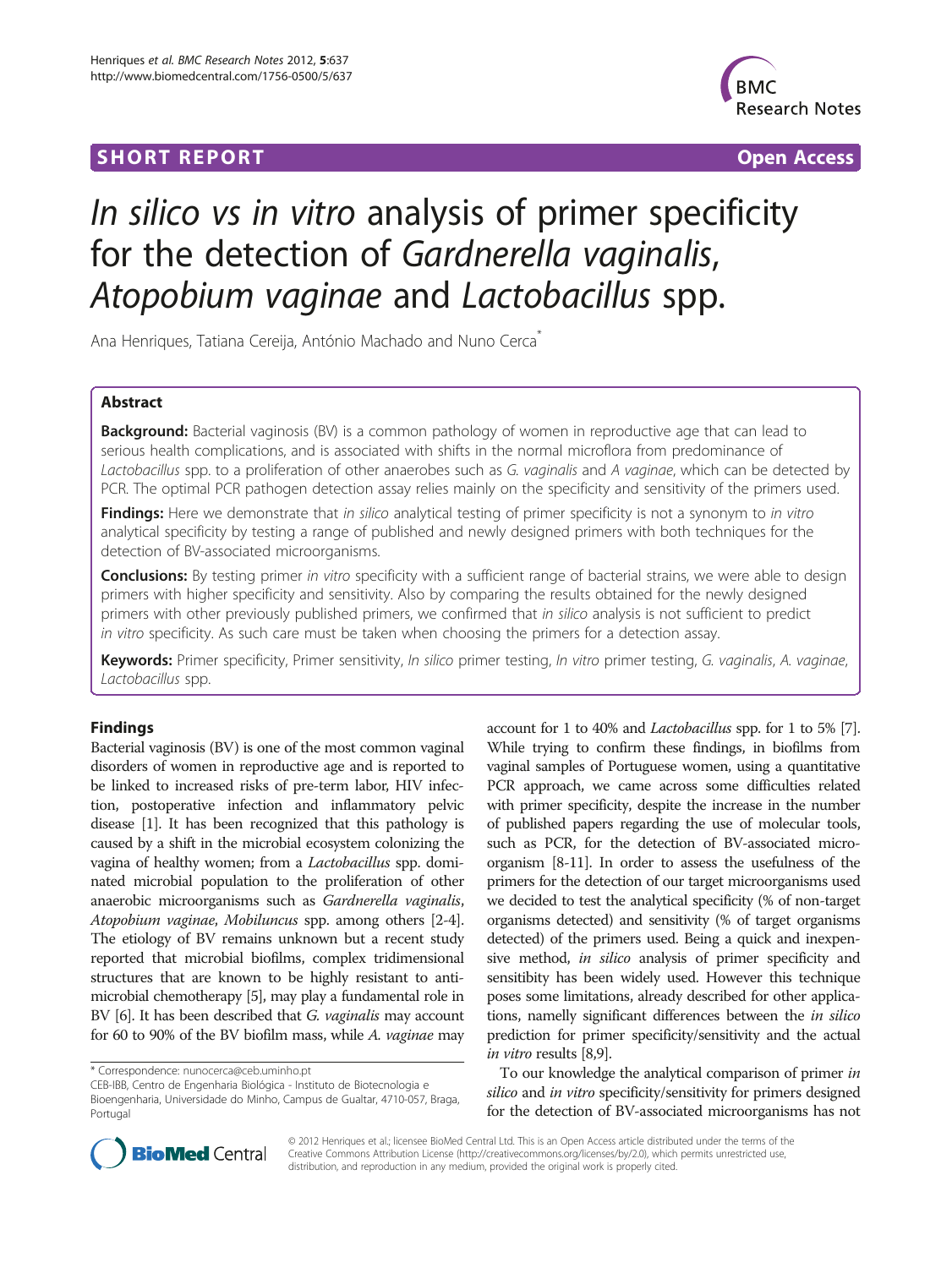been studied and with the increase in the use of molecular techniques for the study of BV such information becomes relevant.

We began by selecting primers previously described in the literature specific for Lactobacillus spp. [[12](#page-3-0),[13](#page-3-0)], G. vaginalis [[8](#page-3-0),[14](#page-3-0)] and A. vaginae [[11](#page-3-0),[15](#page-3-0)]. The reported primers specificity was mainly determined by in silico analysis using sequence alignment such as BLAST [[16\]](#page-3-0). Whenever in vitro specificity was reported, often published details of such specificity determinations were scarce. When confirming primer specificity, using a few collection strains, and the same conditions reported in the literature, we found that some in silico primer specificity did not correspond to the in vitro specificity (data not shown). To address this, we selected the best primers that we could find in the literature and repeated the in silico specificity analysis using ProbeMatch [\[17\]](#page-3-0). We also designed new primers (using VectorNTI, version 11.0 and sequences available in the GeneBank databases) (Table 1).

During in silico analysis of the selected primers, we found two main problems: (i) the selected published primers for G. vaginalis were designed for the 16S rRNAencoding DNA and 23S rRNA-encoding DNA intergenic region [\[8,14](#page-3-0)] and there are no available databases which include this region that could be used for the in silico

analysis; (ii) some of the primers for A. vaginae and Lactobacillus spp. showed low sensitivity in silico. In order to confirm our in silico analysis, in vitro testing of primer specificity was performed, initially with 3 strains of each target (G.vaginalis, A. vaginae and Lactobacillus spp., details in Additional file [1:](#page-3-0) Table S1), using DyNAnzyme PCR Master Mix 2x (Finnenzymes, Thermo Scientific, Finland). The initial amplification conditions comprised 40 cycles with the following temperatures each cycle: 94°C for 30 seconds, 60°C for 30 seconds, and 72°C for 1 minute. Amplified products were analysed in a 1% agarose gel and stained with Midori Green nucleic acid dye (Nippon Genetics Europe GmbH, Germany). Results of the PCR at 60°C showed low sensitivity and specificity for Lactobacillus spp. primers, and as such we decided to optimize this detection with the aim of obtaining a greater specificity. The annealing temperature was then adjusted to 62°C, and the number of strains increased to a total of 12 target strains (per group) and up to 34 non-target strains (including Pseudomonas aeruginosa, Staphylococcus epidermidis, Streptococcus agalactiae, Enterococcus faecalis, Escherichia coli and Staphylococcus cohnii) (Table [2\)](#page-2-0). We used different annealing temperatures, in order to observe the effect that this variation would have in primer sensitivity and specificity, which is

Table 1 In silico analysis of primer specificity of the primers used in this study

| Target                       | Probe       |    | Sequence $(5' \rightarrow 3')$ | No. of target<br>strains detected <sup>a</sup> | Sensitivity<br>$(%)^{\mathsf{b}}$ | No. of non-target<br>strains detected <sup>a</sup> | <b>Specificity</b><br>$(%)^{\rm b}$ | Reference  |
|------------------------------|-------------|----|--------------------------------|------------------------------------------------|-----------------------------------|----------------------------------------------------|-------------------------------------|------------|
| G. vaginalis                 | Gard154-454 | Fw | CTCTTGGAAACGGGTGGTAA           | 36 (from 40)                                   | 90                                | 1 (from 1032184)                                   | 100                                 | This study |
|                              |             | Rv | TTGCTCCCAATCAAAAGCGGT          | 38 (from 40)                                   | 95                                | 94 (from 1032184)                                  | 99,99                               |            |
|                              | $GV1 + 3$   | Fw | <b>TTACTGGTGTATCACTGTAAGG</b>  |                                                |                                   |                                                    |                                     | $[15]$     |
|                              |             | Rv | CCGTCACAGGCTGAACAGT            |                                                |                                   |                                                    |                                     |            |
|                              | $Gv1 + 2$   | Fw | <b>TCCTGTCTACCAAGGCATCC</b>    |                                                |                                   |                                                    |                                     | $[13]$     |
|                              |             | Rv | CGTGTGATAACCGTCAGGTG           |                                                |                                   |                                                    |                                     |            |
| A. vaginae                   | Atop109-329 | Fw | GAGTAACACGTGGGCAACCT           | 457 (from 467)                                 | 97,86                             | 18390 (from 1031757)                               | 98,22                               | This study |
|                              |             | Rv | CCGTGTCTCAGTCCCAATCT           | 449 (from 467)                                 | 96,15                             | 1356 (from 1031757)                                | 99,87                               |            |
|                              | AtovagRT3   | Fw | GGTGAAGCAGTGGAAACACT           | 134 (from 467)                                 | 28,69                             | 0 (from 1031757)                                   | 100                                 | [11]       |
|                              |             | Rv | <b>ATTCGCTTCTGCTCGCGCA</b>     | 109 (from 467)                                 | 23,34                             | 2 (from 1031757)                                   | 100                                 |            |
|                              | Atop167-587 | Fw | GCGAATATGGGAAAGCTCCG           | 117 (from 467)                                 | 25,05                             | 0 (from 1031757)                                   | 100                                 | [10]       |
|                              |             | Rv | <b>TCATGGCCCAGAAGACCGCC</b>    | 115 (from 467)                                 | 24,63                             | 0 (from 1031757)                                   | 100                                 |            |
| <i>Lactobacillus</i><br>spp. | AM Lacto    | Fw | TGATGCATAGCCGAGTTGAG           | 7353 (from 12936)                              | 56,84                             | 2513 (from 1019288)                                | 99,75                               | This study |
|                              |             | Rv | AGCCGAAACCCTTCTTCACT           | 5858 (from 12936)                              | 45,28                             | 1027 (from 1019288)                                | 99,9                                |            |
|                              | New Lacto   | Fw | TGGAAACAGRTGCTAATACCG          | 11680 (from 12936)                             | 90,29                             | 7069 (from 1019288)                                | 99,31                               | $[16]$     |
|                              |             | Rv | <b>GTCCATTGTGGAAGATTCCC</b>    | 10113 (from 12936)                             | 78,18                             | 3311 (from 1019288)                                | 99,68                               |            |
|                              | $S21 + A19$ | Fw | <b>TGCCTAATACATGCAAGTCGA</b>   | 9754 (from 12936)                              | 75,4                              | 184796 (from 1019288)                              | 81,87                               | $[17]$     |
|                              |             | Rv | GTTTGGGCCGTGTCTCAGT            | 10157 (from 12936)                             | 78,52                             | 72659 (from 1019288)                               | 92,87                               |            |

Empty boxes correspond to the primers that could not be analysed because there are no databases available to encompass the intergenic region between 16S and 23S rRNA genes for the in silico analysis.

<sup>a</sup>Calculated using ProbeMatch (last accession, May 2012) with the following data set options: Strain – Both; Source – Both; Size – > 1200 bp; Quality – Both. Formula: Specificity = (nts/Tnts)\*100 (nts: number of non-target strains undetected, Tnts: total number of non-target strains tested).

Sensitivity = (ts/Tts)\*100 (ts: number of target strains detected, Tts: total number of target strains tested).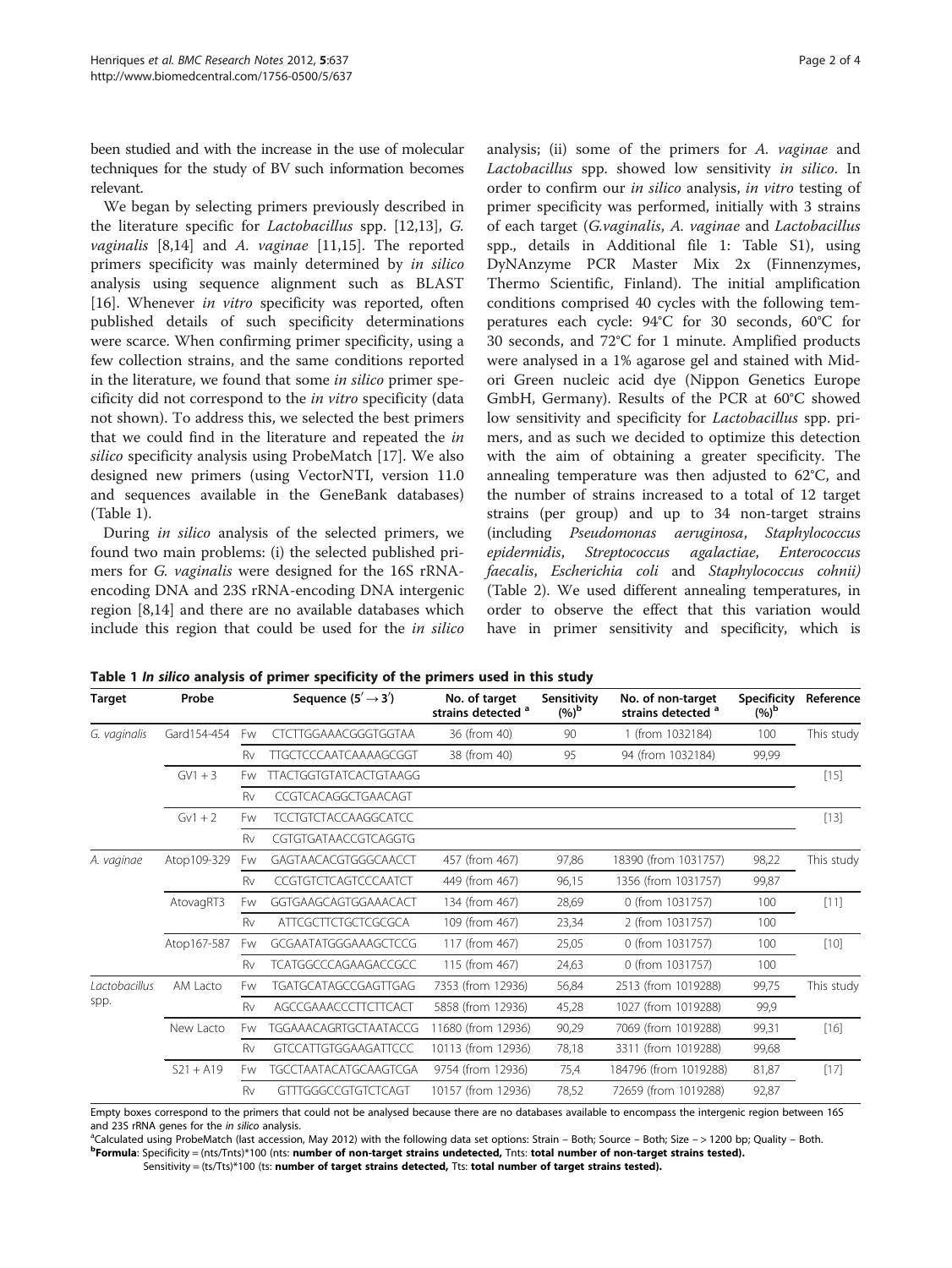| <b>Target</b>      | Probe       | Annealing<br>$temp(^{\circ}C)$ | No. of target<br>strains detected <sup>a</sup> | Sensitivity<br>$(%)^{\rm b}$ | No. of non-target<br>strains detected <sup>a</sup> | <b>Specificity</b><br>$(%)^{\rm b}$ | Reference  |
|--------------------|-------------|--------------------------------|------------------------------------------------|------------------------------|----------------------------------------------------|-------------------------------------|------------|
| G. vaginalis       | Gard154-454 | 60                             | 3 (from 3)                                     | 100.0                        | $0$ (from 6)                                       | 100.0                               | This study |
|                    |             | 62                             | 12 (from 12)                                   | 100.0                        | 0 (from 34)                                        | 100.0                               |            |
|                    | $GV1+3$     | 60                             | $3$ (from $3$ )                                | 100.0                        | $0$ (from $6$ )                                    | 100.0                               | $[15]$     |
|                    |             | 62                             | 10 (from 12)                                   | 83.3                         | 0 (from 34)                                        | 100.0                               |            |
|                    | $Gv1 + 2$   | 60                             | 3 (from 3)                                     | 100.0                        | $0$ (from $6$ )                                    | 100.0                               | $[13]$     |
|                    |             | 62                             | 11 (from 12)                                   | 91.7                         | 0 (from 34)                                        | 100.0                               |            |
| A. vaginae         | Atop109-329 | 60                             | 3 (from 3)                                     | 100.0                        | $5$ (from 6)                                       | 16.7                                | This study |
|                    |             | 62                             | 12 (from 12)                                   | 100.0                        | 15 (from 24)                                       | 37.5                                |            |
|                    |             | 66                             | 12 (from 12)                                   | 100.0                        | 3 (from 34)                                        | 91.2                                |            |
|                    | AtovagRT3   | 60                             | 12 (from 12)                                   | 100.0                        | 1 (from 24)                                        | 95.8                                | $[11]$     |
|                    |             | 62                             | 12 (from 12)                                   | 100.0                        | 2 (from 34)                                        | 94.1                                |            |
|                    | Atop167-587 | 60                             | $2$ (from 3)                                   | 66.7                         | $0$ (from 6)                                       | 100.0                               | $[10]$     |
|                    |             | 62                             | 11 (from 12)                                   | 91.6                         | 4 (from 34)                                        | 88.3                                |            |
| Lactobacillus spp. | AM Lacto    | 60                             | 2 (from 12)                                    | 16.7                         | 1 (from 24)                                        | 95.8                                | This study |
|                    |             | 58                             | 2 (from 12)                                    | 16.7                         | 3 (from 34)                                        | 91.2                                |            |
|                    | New Lacto   | 60                             | 5 (from 12)                                    | 41.7                         | 18 (from 34)                                       | 47,1                                | $[16]$     |
|                    |             | 62                             | 1 (from 12)                                    | 8.3                          | 8 (from 24)                                        | 66.7                                |            |
|                    | $S21 + A19$ | 60                             | 5 (from 12)                                    | 41.7                         | 24 (from 24)                                       | $\circ$                             | $[17]$     |
|                    |             | 62                             | 6 (from 12)                                    | 50.0                         | 34 (from 34)                                       | $\circ$                             |            |

<span id="page-2-0"></span>Table 2 In vitro analysis of primer specificity of the primers used in this study

<sup>a</sup>Calculated using ProbeMatch (last accession, May 2012) with the following data set options: Strain – Both; Source – Both; Size –> 1200 bp; Quality – Both.<br>Program in: Specificity – (ptc) that accession, May 2012) with t Formula: Specificity = (nts/Tnts)\*100 (nts: number of non-target strains undetected, Tnts: total number of non-target strains tested). Sensitivity = (ts/Tts)\*100 (ts: number of target strains detected, Tts: total number of target strains tested).

information that could facilitate the use of these primers in combination (for multiplex PCR assays for example) for quick and effective PCR detection assay.

When comparing in silico predictions against in vitro results, we found considerable differences in specificity and sensitivity values. Despite the fact that theoretical melting temperature of the A. vaginae primers designed in this study was 60°C, at this temperature primer specificity was very low. Only with higher annealing temperature (66°C), we could achieve reasonable specificity (91.2%) and sensitivity (100%) values. The primers for Lactobacillus spp. were the ones with the lowest specificity. Of note, some of the primers previously reported as specific were found to be non-specific (0%) despite an in silico prediction of 81% of specificity. A lower specificity was expected since these primers were designed for the identification of a genus, which results in a higher inherent genetic variability than primers for the identification a species. However, the accentuated decrease between *in silico* and *in vitro* primer specificity was not anticipated. The primers described by Pepin et al. (10) revealed the highest specificity for A. vaginae (Table 2), probably due to the previous in vitro specificity analysis against at least 20 isolates that was performed by the authors [[10\]](#page-3-0). Although A. vaginae primers demonstrated an overall lower specificity, they proved to be highly sensitive, being able to detect all the targets used (Table 2). It is worth to note that the primer designed for this study for the detection of G. vaginalis proved to have a higher sensitivity than that of published primers, and that contrary to the results obtained for the other target microorganisms, the *in silico* prediction of sensitivity and specificity was similar to the *in vitro* results obtained.

It is interesting to note that *in silico* analysis for primers specificity was not a good predictor of in vitro primer specificity, something already reported by other researchers [\[8,9](#page-3-0)], in silico predictions do not take into account the chemical reactions/limitations that can occur in the PCR tube and as such cannot truly approximate experimental events. In most articles describing the detection of BV-associated microorganisms the primer specificity testing is described as being performed in silico [[10](#page-3-0)-[15\]](#page-3-0). This work confirms the importance of proper in vitro analysis of primer specificity, as the in silico analysis can sometimes underestimate the possible cross reaction with non-sense strains or species which are not yet sequenced, as is the case of most of the strains present in vaginal environment. Furthermore, the new G. vaginalis and A. vaginae primers reported here have high in vitro specificity, demonstrating its potential for use in clinical microbiology.